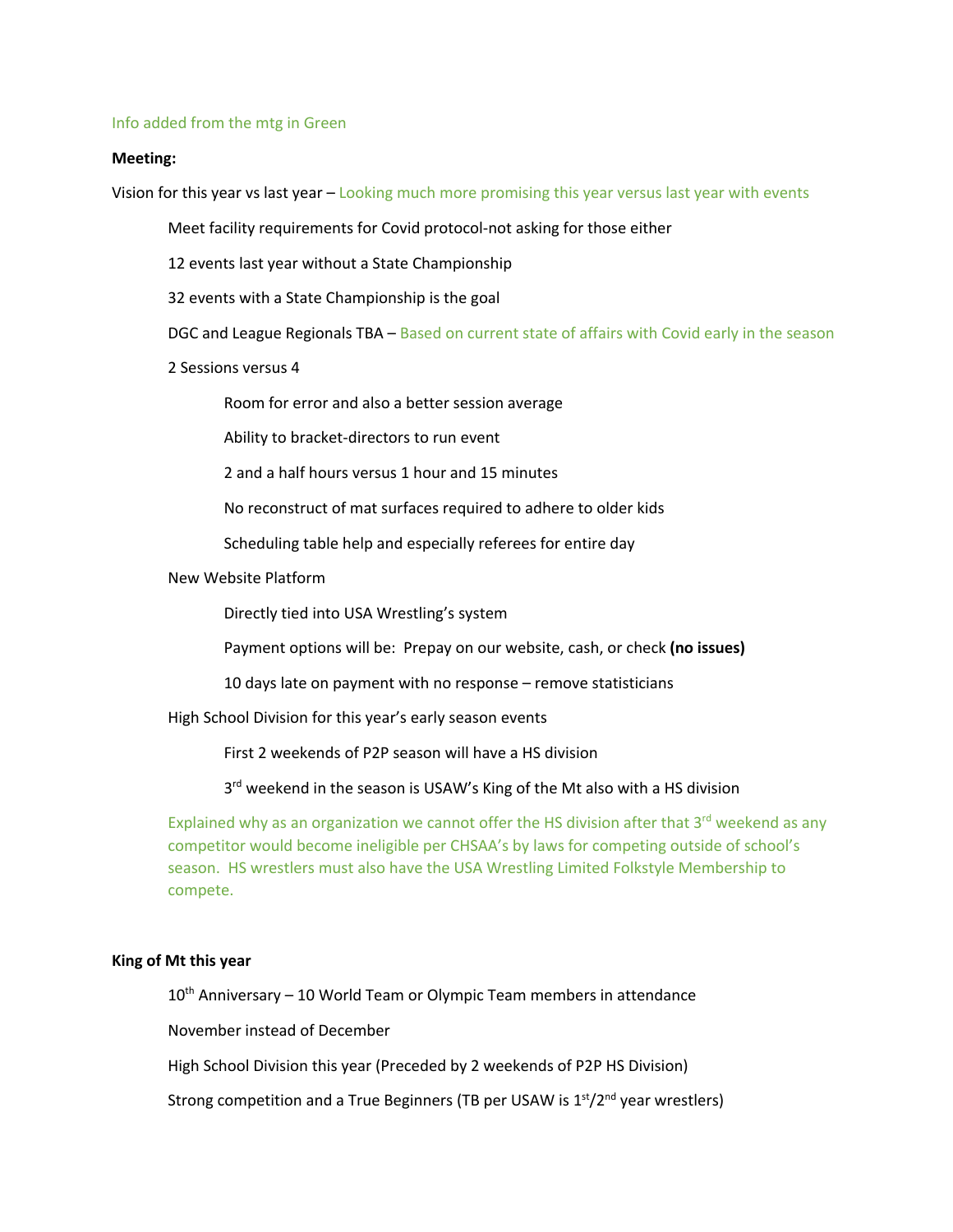WSWL clubs attending this year as well

16 K-6<sup>th</sup> Dual teams – a lot of out of state teams already registered and K-8<sup>th</sup> Girls Dual (8 teams)

## **Schedule of events through December and State weekend**

Just finished Monday for up through Christmas

Final half of season will likely be available by October 15<sup>th</sup>

All subject to change – check P2P site often please

Updated on p2pwrestling.com website

### **Proposed changes**

Max Capacities at events – Confirmed at meeting vote not required

 $2<sup>nd</sup>$  year Rookies for Rookie Championships (this year only) – Confirmed at meeting – Unanimous approval

Revert back to \$5 admission (from \$10 last year) for over 14 years old (no discounts) – Unanimous approval

Proposed registration from 20 to 25 – Near unanimous approval – Discussion notes included at bottom of the Meeting notes

Explain the breakout and 2 dollars to emergency fund/endowment fund in future with coach council – Near Unanimous approval

### **Pricing difference from last year**

Club charter and event sanction up to \$105 plus \$55 for additionally insured. Was \$85 and free for additionally insured. Waived for clubs registered with P2P by November  $1<sup>st</sup>$ . Add to cart to ensure info is correct. Colorado USA Wrestling's State Chair also shared the Limited Folkstyle Membership was changed from \$15 to \$20 this year. Also stated that with the gain in membership revenue, CUSAW would like to appropriate some of the gained revenue with the Youth wrestling leagues, and asked for us to share some desires with their board. Mike George of WSWL was in attendance, and agreed upon discussing that with his board and ours for ideas.

Why it's important to get up to speed with USA Wrestling's club administration side of things. From claiming your wrestler's profiles, to ensuring you have your club leader's info correctly done.

Track now owned by Flo Wrestling. Another event management system is likely in the next few years and yet another reason to ensure you are up to speed with your "Club Admin" role on the backend of USAW's membership system.

Familiarity with USA's system is integral – Shared that our event registration will be done via USA Wrestling's registration system and then imported and run on Trackwrestling's event management platform for the season.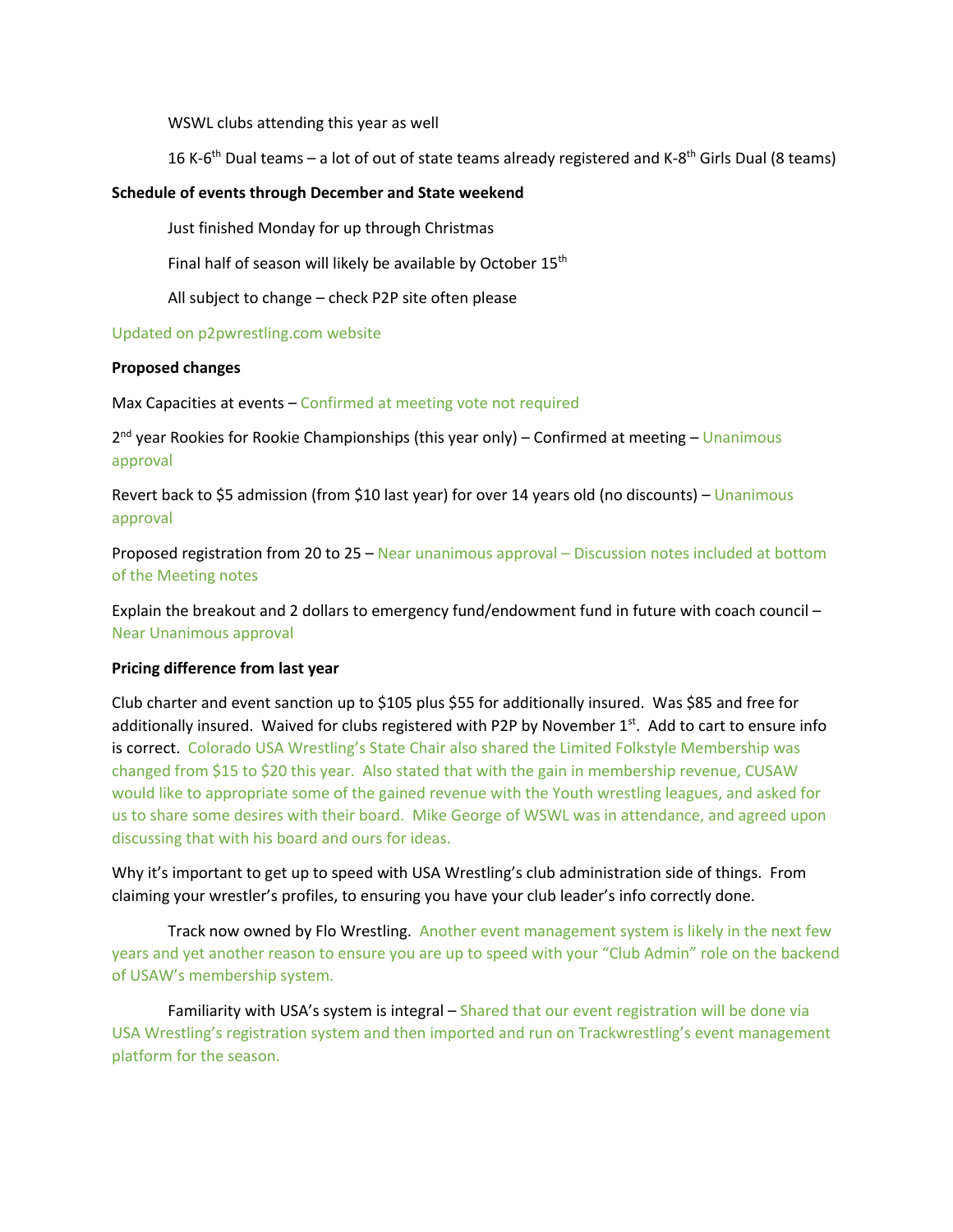Promote your club on our website. Many are incorrect as we speak. Our club's page on the P2P website is tied directly and in real time to the club charter info each club leader used to renew their club charter. Therefore, it's very important for each club to ensure their info is up to date, and only they are able to adjust/change their club's profile information on the USAW club admin page.

Christina will run through a tournament registration. How to load the roster, and claim a wrestler under your club. Possibly a couple of zoom tutorials.

Contact information:

jay@p2pwrestling.com

Zach@p2pwrestling.com

Christina@p2pwrestling.com

### **Open Floor Discussions**

**The question was asked on prepayment option versus some issues in the past. The last year, our website platform was unable to accept credit cards with expiration dates 4 or more years out. That has been corrected with the new website platform and new merchant services.**

**A question on the club admin was asked as well, and Christina volunteered with any questions there. Her best contact is Christina@p2pwrestling.com for that.**

**A question on the price change was asked if it was specific to all events. It was relayed that it was specific to all regular season events (excluding League Regionals/State and USA Wrestling's KOM)**

# **This topic was discussed in proposed changes section of meeting and simply elaborating here as it was detailed in the conversation.**

**Registration from \$20 to \$25 and** Explain the breakout and 2 dollars to emergency fund/endowment fund in future with coach council –further explanation from meeting:

It was proposed that moving forward the league charges \$25 per regular season event registration, with the need for financial stability and the ability to host a State tournament, and possibly the league Regional championships dependent on this year's participation. The State event (to include Girls and Rookie) requires a \$30k deposit prior to the event for facility and roughly \$17k prior to the event for awards. The ability to have a State tournament last year was not an option due to an inability to secure a facility based on expected numbers, but towards the end of the season, even if a facility became available, the financial ability to secure the location and awards wasn't possible.

It was also explained that every year the league takes a huge fiscal responsibility prior to the event, that if cancelled would likely end the organization's ability to operate.

Also explained was that any facility, Denver Coliseum or other, should there be a cancellation due to covid, weather, or other, wouldn't refund the deposit. The normal policy in the contract is to give first